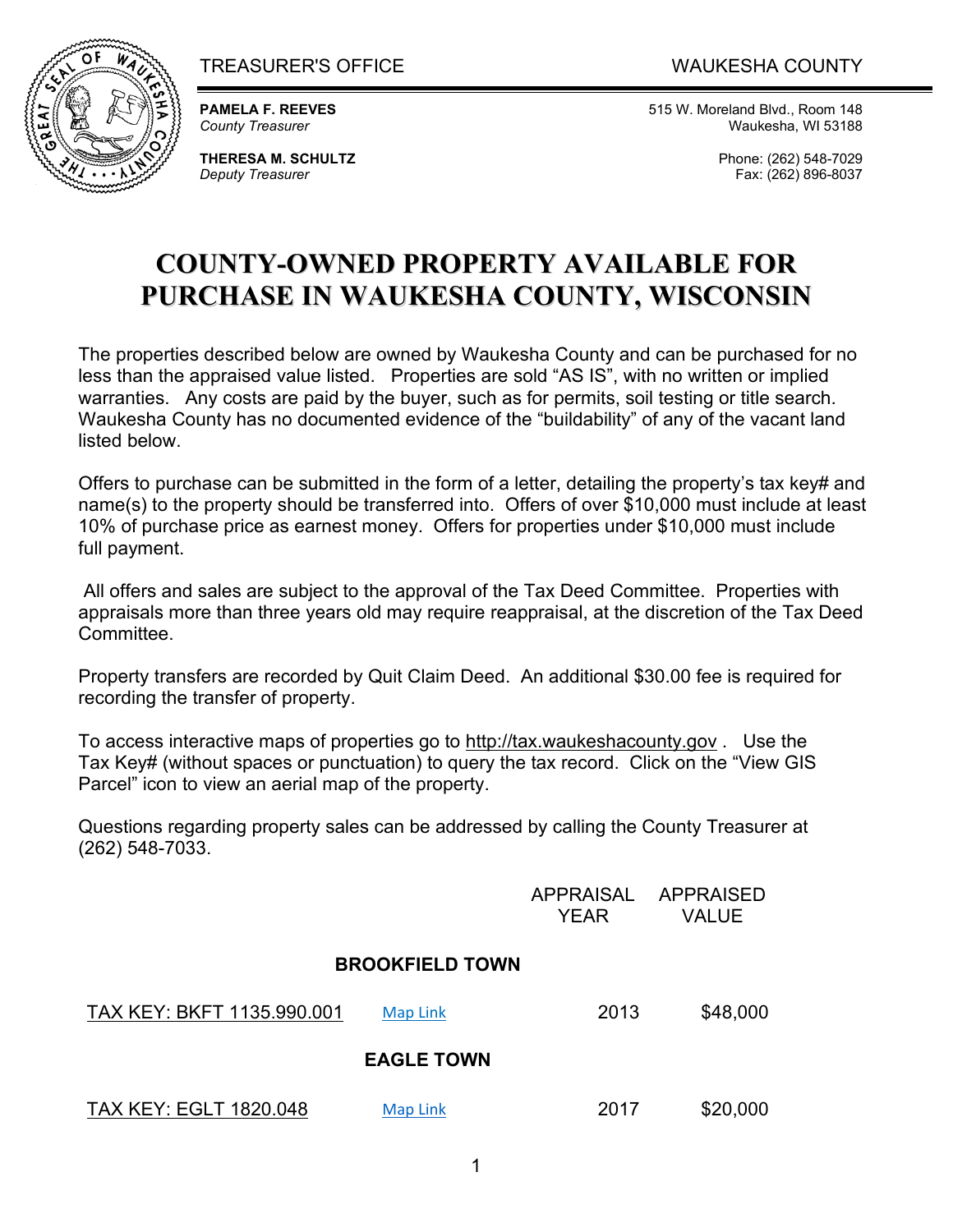|                               |                       | APPRAISAL<br><b>YEAR</b> | APPRAISED<br><b>VALUE</b> |  |  |  |
|-------------------------------|-----------------------|--------------------------|---------------------------|--|--|--|
| <b>GENESEE TOWN</b>           |                       |                          |                           |  |  |  |
| TAX KEY: GNT 1465.999.005     | <b>Map Link</b>       | 2015                     | \$225                     |  |  |  |
| <b>LISBON TOWN</b>            |                       |                          |                           |  |  |  |
| <b>TAX KEY: LSBT 0267.997</b> | <b>Map Link</b>       | 2006                     | \$21,000                  |  |  |  |
| <b>OCONOMOWOC TOWN</b>        |                       |                          |                           |  |  |  |
| TAX KEY: OCOT 0451.993        | <b>Map Link</b>       | 2014                     | \$40,000                  |  |  |  |
| <b>LANNON VILLAGE</b>         |                       |                          |                           |  |  |  |
| TAX KEY: LANV 0072.081.001    | <b>Map Link</b>       | 2003                     | \$800                     |  |  |  |
| <b>MUKWONAGO VILLAGE</b>      |                       |                          |                           |  |  |  |
| <b>TAX KEY: MUKV 1974.955</b> | <b>Map Link</b>       | 2019                     | \$18,000                  |  |  |  |
| <b>TAX KEY: MUKV 1974.970</b> | <b>Map Link</b>       | 2019                     | \$10,000                  |  |  |  |
| <b>TAX KEY: MUKV 1977.074</b> | <b>Map Link</b>       | 2015                     | \$55,000                  |  |  |  |
| <b>NORTH PRAIRIE VILLAGE</b>  |                       |                          |                           |  |  |  |
| TAX KEY: NPV 1567.894         | <b>Map Link</b>       | 2003                     | \$900                     |  |  |  |
| <b>PEWAUKEE VILLAGE</b>       |                       |                          |                           |  |  |  |
| TAX KEY: PWV 0875.996         | <b>Map Link</b>       | 1999                     | \$115,000                 |  |  |  |
| TAX KEY: PWV 0875.998.001     | <b>Map Link</b>       | 2000                     | \$99,600                  |  |  |  |
|                               | <b>VERNON VILLAGE</b> |                          |                           |  |  |  |
| TAX KEY: VNT 2094.999.001     | <b>Map Link</b>       | 2012                     | \$115,000                 |  |  |  |
| <b>WAUKESHA VILLAGE</b>       |                       |                          |                           |  |  |  |
| <u>TAX KEY: WAKT 1331.998</u> | <b>Map Link</b>       | 2010                     | \$100,000                 |  |  |  |